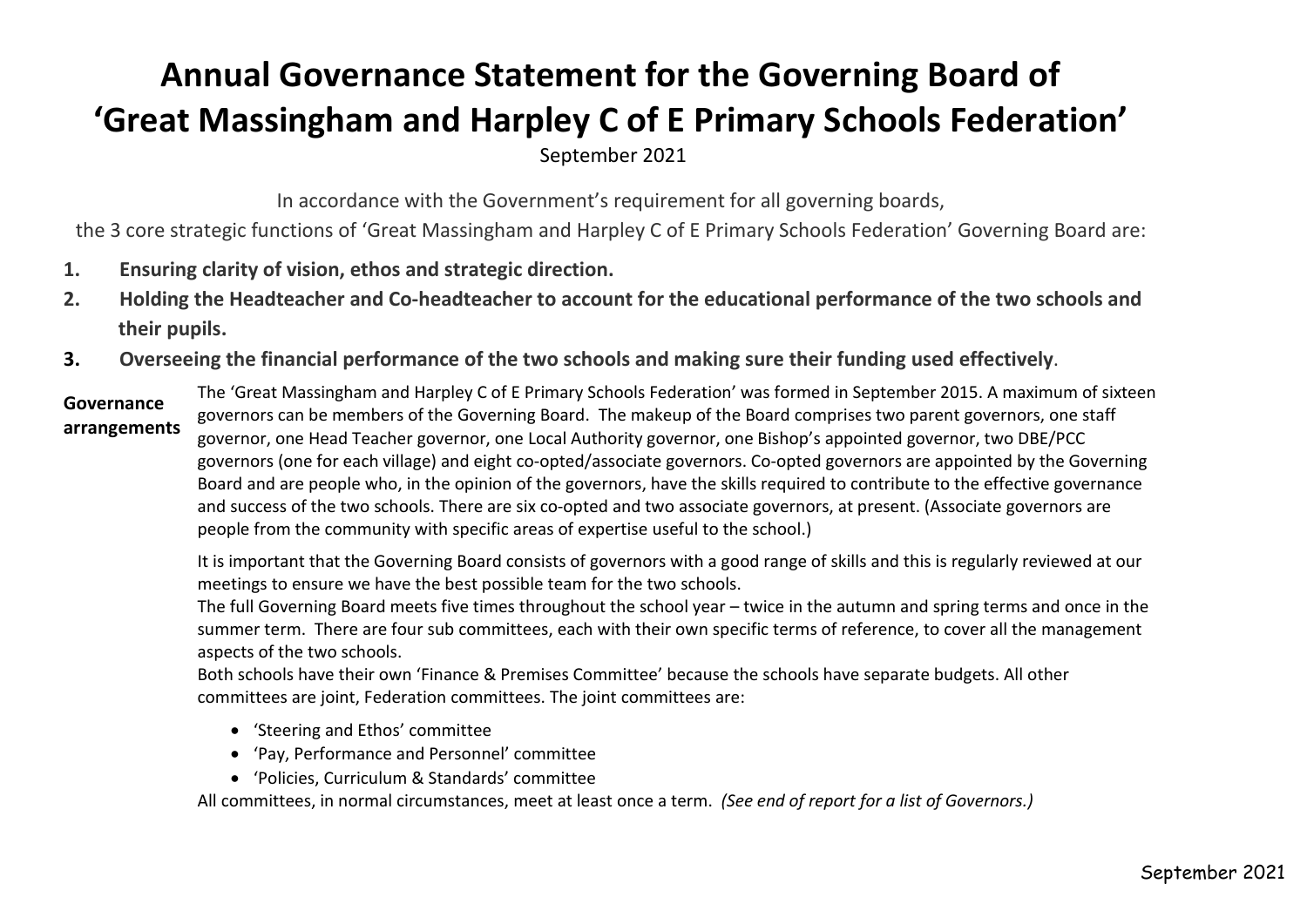**Attendance record of governors The work that we have done on our committees and in the governing body**

Governors have and excellent attendance record at meetings and we have never cancelled a meeting because it was not 'quorate' (*the number of governors needed to ensure that legal decisions can be made*).

Last year (September 2020 to July 2021) was another very busy and successful year, despite the additional pressures associated with COVID 19 and Lockdowns. Both Schools remained open the whole time for children of key workers and specified groups. There were no face-to-face meetings. Both the FGB and committees met via ZOOM with the aim to maintain 'business as usual'. *About the committees……*

The '**Finance and Premises Committees'**, as well as monitoring and managing the finances of the individual schools, also oversee the general maintenance of the sites and buildings. The committees make important decisions about how the budgets are used. The two finance committees have the same Chair and the Head Teacher is also a member of both. This is particularly important as it means we have a consistent system of monitoring. We always aim to put a high priority on ensuring we have good, highly skilled staff with a good pupil/teacher ratio and we are always looking for ways of further improving the facilities we offer.

It is important that regular checks of the premises are made to make sure there are no serious maintenance issues. Our two Health and Safety governors carry out regular checks of the premises with the site manager of the two schools. Both schools buy-in to the Norfolk Property Services Buildings Maintenance Partnership (BMP) and we liaise regularly with our designated surveyor to cover all aspects of repair and maintenance. We also have access to a Help Desk for minor repairs. The main improvement to the school buildings and grounds at Harpley in 2020/21 was to completely refurbish the school library by purchasing new furniture, shelving and books, making it attractive and inviting to all the children. There was a special opening ceremony in December 2020 to celebrate this success. We continued to improve the school grounds by adding extra, interesting play equipment for the children.

At Great Massingham, improvements were made to storage on site by installing two new sheds – one for gardening/caretaker use and one for Yr 1 / 2 resources. Storage in the main buildings is limited so this additional increase in storage is invaluable. The raised beds for the Gardening Club were also refurbished and additional equipment purchased for the Club. The School hall and corridor off the hall were also decorated.

The **'Steering and Ethos Committee'** spends considerable time evaluating the progress of the two schools and decides on actions for future improvement. The Committee also looks at the vision and ethos for the two schools, the Head Teachers' well-being and helps formulate and monitor the School Self Evaluation Form (SEF) & School Improvement and Development Plan (SIDP) and the SIAMs SEF.

The **'Pay, Performance and Personnel'** committee is responsible for Head Teachers' Performance Management (HTPM) and for considering other personnel matters linked to management of staff.

The **'Policies/Curriculum and Standards'** committee monitors, evaluates and reviews the implementation of the curriculum and other school policies and the teaching/learning & standards achieved by pupils. The committee also monitors the work of the Special Educational Needs Coordinator (SENCO) and the SEND policy.

Governor visits are organised to collect evidence and agree judgements for school self-evaluation, to establish processes for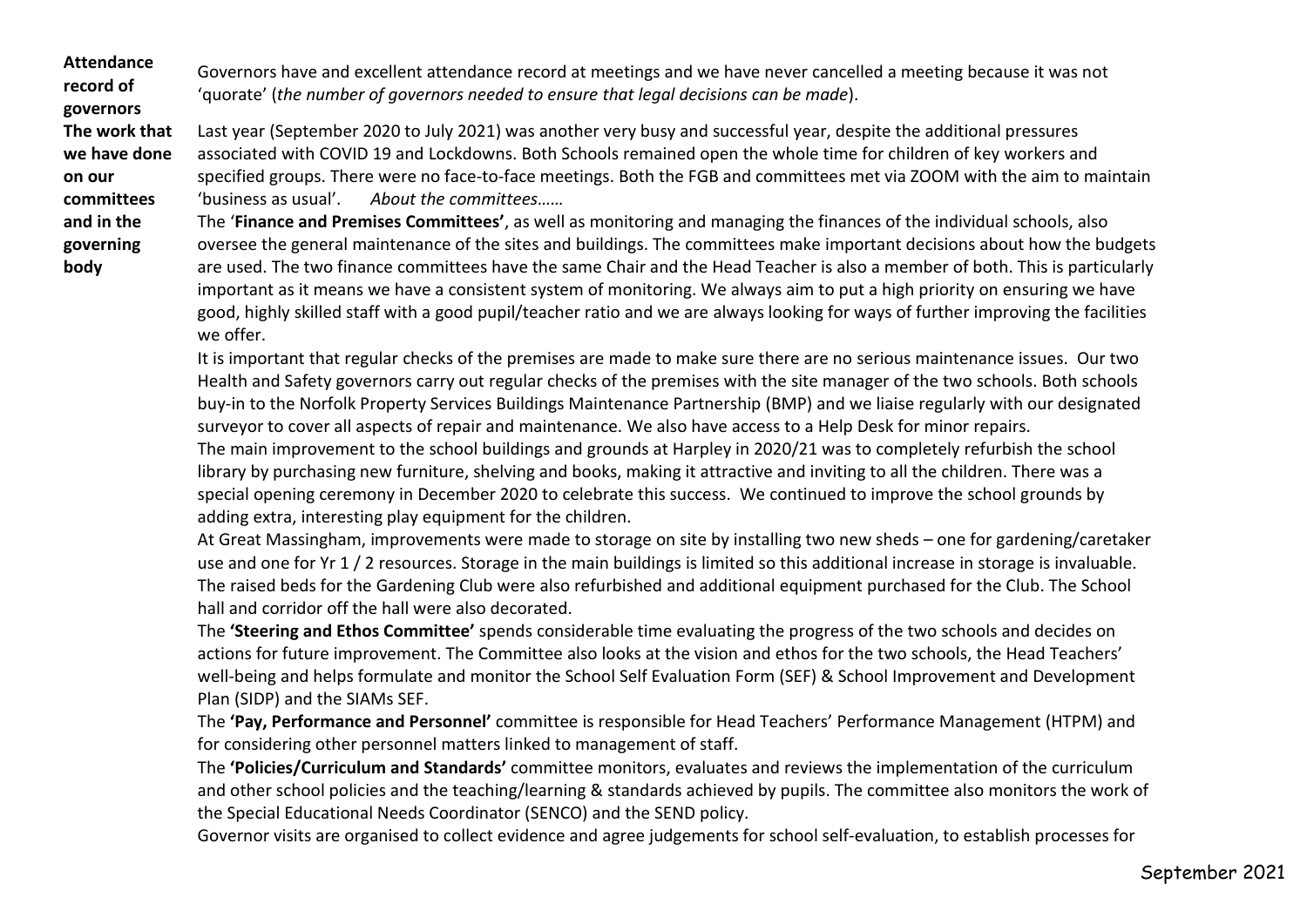tracking pupils and their performance data and to measure the impact of pupil premium funding and support for children with special educational needs. When collecting this evidence, members of the committee look closely at school data and interview children about their work (pupil voice).

All Governors report back to the Full Governing Board when they have carried out an individual monitoring visit. Monitoring covers all aspects of school life including attendance and behaviour, collective worship, lunchtime, playtime and school clubs. Governors discuss key data giving the results of pupil achievement and progress, so that they can be sure that the schools are on track to fulfil their ambitious targets for all pupils. They also focus on the attainment and progress of 'vulnerable groups' of children and on how the Pupil Premium Grant is being spent by the schools. Governors take safeguarding and safeguarding procedures very seriously. We have three nominated safeguarding governors who are kept informed of any safeguarding matters and who give regular reports to the Governing Body.

Early in the summer term, the 'Finance and Premises' Committees approved the 2021/22 budget plans for the two schools: we are pleased to report that each school has a 3 - year, balanced budget plan in place and all finances are sound.

From the end of March 2020, the restrictions placed on schools as part of the COVID 19 epidemic meant governors had to find a new way of working. Much more reliance was placed on electronic communication with no face-to-face meetings or visits to school. However, governors continued to give strong support and were kept fully updated by the Headteacher and Co-Headteacher. Governors have been impressed with the calm, efficient, caring way the staff of the two schools continued to offer high quality education both to the children attending school and to those working at home. Now, in the Autumn Term 2021, with all the children attending again, the same high level of commitment is being shown. The Governing Body have returned to face-to-face meetings this Autumn term.

We are fortunate to have excellent staff at both schools. Each member of staff takes a curriculum responsibility across the Federation. Staff from both schools combine, on a regular basis, for training, planning, assessment moderation, data analysis, staff meetings and more. Teachers in smaller schools can often feel isolated and working together across the Federation makes a huge difference.

The KS2 science and languages swap afternoons proved very beneficial but, sadly, we were not able to continue this arrangement during the COVID restrictions. At the time of updating this annual statement, we have not been able to reinstate this arrangement.

We are so fortunate to have strong support from parents in both schools. The governors appreciate what parents achieve with fundraising and that so many are prepared to give their time and energy to support their children's schools. Thank you. We are also grateful to all our other volunteers. People volunteer for many tasks such as Gardening Club, hearing children read and accompanying classes to swimming and gym. We just couldn't achieve all we do without this strong support and really do appreciate it.

The Governing Board appreciates the commitment shown by our Head Teacher (Mrs Kirsten Stibbon) and Co-Head Teacher (Mrs Sophie Stephens) and strongly believes this management structure has proved to be beneficial to the two schools. An additional level of Senior Management was added this year when Mrs Beardall, our previous Head Teacher, took on the role of SENDCO for a day each week, at each school. This has strengthened our senior management even further.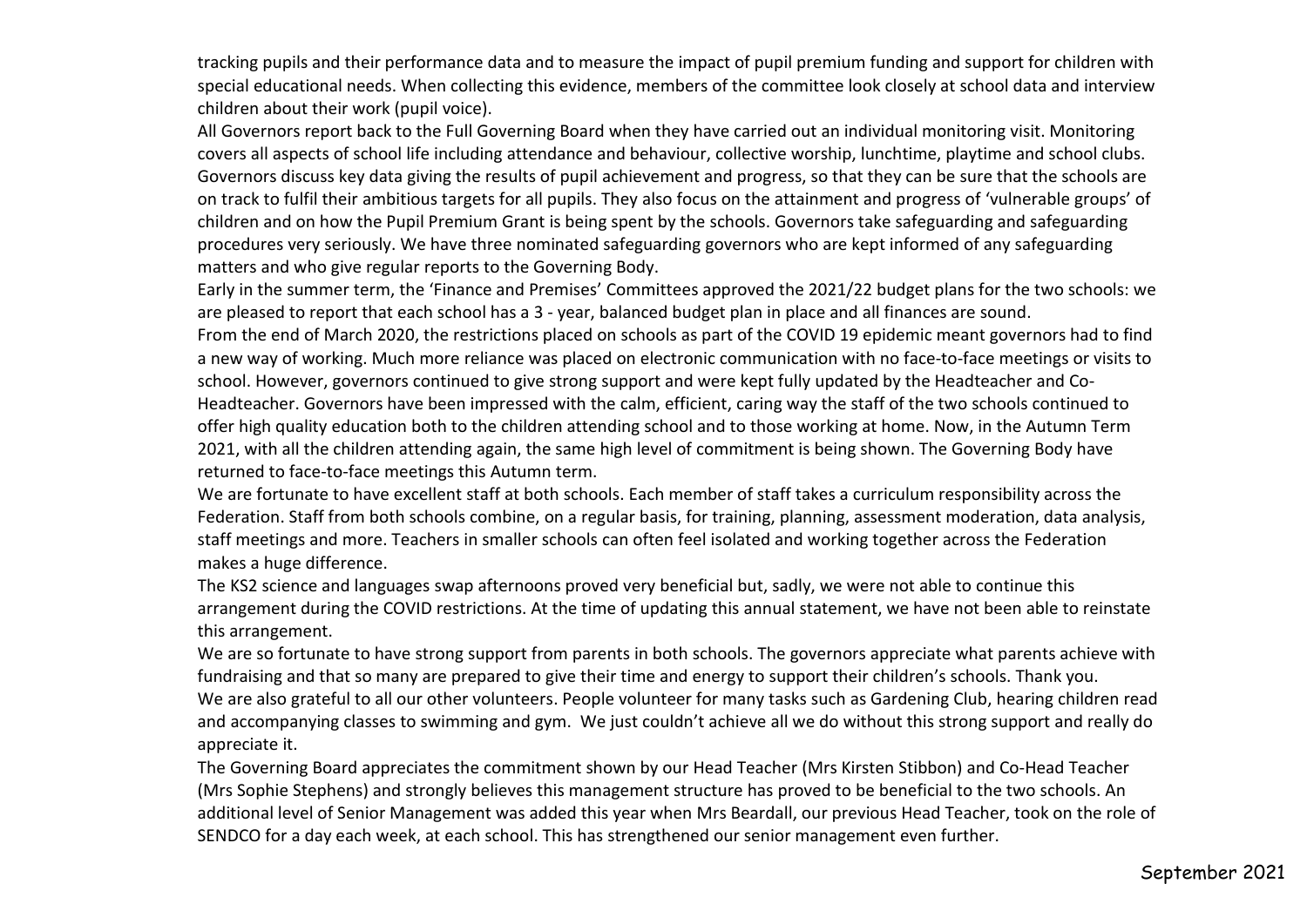| <b>Future plans</b><br>for the                  | We are proud of our Church of England status as two Voluntary Controlled, Church of England schools. It enables both schools<br>to come together for special occasions such as the Cathedral Days at Norwich Cathedral. We celebrate all Christian festivals,<br>usually at the village Churches of St Mary's and St Lawrence and these occasions are always well attended by parents and<br>friends. Rev'd Judith Pollard, our local vicar, is also a school governor and takes Collective Worship regularly at both schools.<br>This is very much appreciated and considered very important by the whole school community. Rev'd Judith also plays a large<br>part in our special assemblies during the year - Harvest, Christmas, Lent, Easter and end of term/year services. The Governing<br>Board has three foundation governors to ensure that the links with our three local churches and communities are sound.<br>Sadly, most of these activities were put on the hold during the tight restrictions of COVID19 but they have gradually resumed<br>and should be back fully this autumn. Some things, such as the Harvest, did take place in 2020 although with restrictions. The<br>generous donations of food were, in turn, donated to the West Dereham Food bank. Sadly, no parents were able to attend the<br>services. However, the services were recorded on video for parents to borrow and still feel part of everything.<br>Pupils, parents/carers and staff at school are all important 'stakeholders' and we want everyone to have their say, to express<br>their ideas and to keep on making our learning communities great places to be. Governors wish to thank parents for your<br>feedback via our newsletters. Your comments have been very helpful and assist us in our aim to continue to further improve<br>our schools and take account of everyone's needs. We listen and respond to what our pupils tell us - they play a big part in the<br>decision-making process. Pupils express themselves informally via, for example, 'circle time' sessions and general<br>conversations with staff and, more formally, via the School Council, the annual governor questionnaire and other governor<br>monitoring (pupil voice). There is also an annual parent questionnaire.<br>If parents have any further questions about the work of the Governing Board, then please contact us.<br>Minutes of Main Governing Body meetings are public documents and are available from the School offices.<br>The Governing Board is pleased with the way the Federation, now in its sixth year, is progressing and bringing benefit to all the<br>children. Both schools are graded GOOD by Ofsted. Harpley Primary School had its latest inspection on the 15 <sup>th</sup> July 2021 and<br>we can report that Ofsted judged that the school continues to be GOOD.<br>More inspections (Ofsted for Great Massingham and SIAMS for both schools) are possible during the next year. Both schools<br>have regular 'Getting Ready for Inspection' training to ensure we are on track for when the time comes. |
|-------------------------------------------------|---------------------------------------------------------------------------------------------------------------------------------------------------------------------------------------------------------------------------------------------------------------------------------------------------------------------------------------------------------------------------------------------------------------------------------------------------------------------------------------------------------------------------------------------------------------------------------------------------------------------------------------------------------------------------------------------------------------------------------------------------------------------------------------------------------------------------------------------------------------------------------------------------------------------------------------------------------------------------------------------------------------------------------------------------------------------------------------------------------------------------------------------------------------------------------------------------------------------------------------------------------------------------------------------------------------------------------------------------------------------------------------------------------------------------------------------------------------------------------------------------------------------------------------------------------------------------------------------------------------------------------------------------------------------------------------------------------------------------------------------------------------------------------------------------------------------------------------------------------------------------------------------------------------------------------------------------------------------------------------------------------------------------------------------------------------------------------------------------------------------------------------------------------------------------------------------------------------------------------------------------------------------------------------------------------------------------------------------------------------------------------------------------------------------------------------------------------------------------------------------------------------------------------------------------------------------------------------------------------------------------------------------------------------------------------------------------------------------------------------------------------------------------------------------------------------------------------------------------------------------------------------------------------------------------------------------------------------------------------------------------------------------------------------------------------------------------------------------------------------------------------|
| governors                                       | 2021/22 looks like being yet another busy year. We plan, as always, to offer a good variety of After School Clubs across the<br>Federation and other special events and activities including educational visits. Many of these educational visits are joint visits.<br>Most important of all, we will ensure that the two schools offer a broad and balanced curriculum and that the good standards<br>are maintained and built upon.                                                                                                                                                                                                                                                                                                                                                                                                                                                                                                                                                                                                                                                                                                                                                                                                                                                                                                                                                                                                                                                                                                                                                                                                                                                                                                                                                                                                                                                                                                                                                                                                                                                                                                                                                                                                                                                                                                                                                                                                                                                                                                                                                                                                                                                                                                                                                                                                                                                                                                                                                                                                                                                                                           |
| How you can<br>contact the<br>governing<br>hody | We always welcome suggestions, feedback and ideas from parents - please contact the Chair of Governors, via the school<br>office. A list of governors is displayed in the school foyers and on each school website. The list is also included below.                                                                                                                                                                                                                                                                                                                                                                                                                                                                                                                                                                                                                                                                                                                                                                                                                                                                                                                                                                                                                                                                                                                                                                                                                                                                                                                                                                                                                                                                                                                                                                                                                                                                                                                                                                                                                                                                                                                                                                                                                                                                                                                                                                                                                                                                                                                                                                                                                                                                                                                                                                                                                                                                                                                                                                                                                                                                            |

**body**